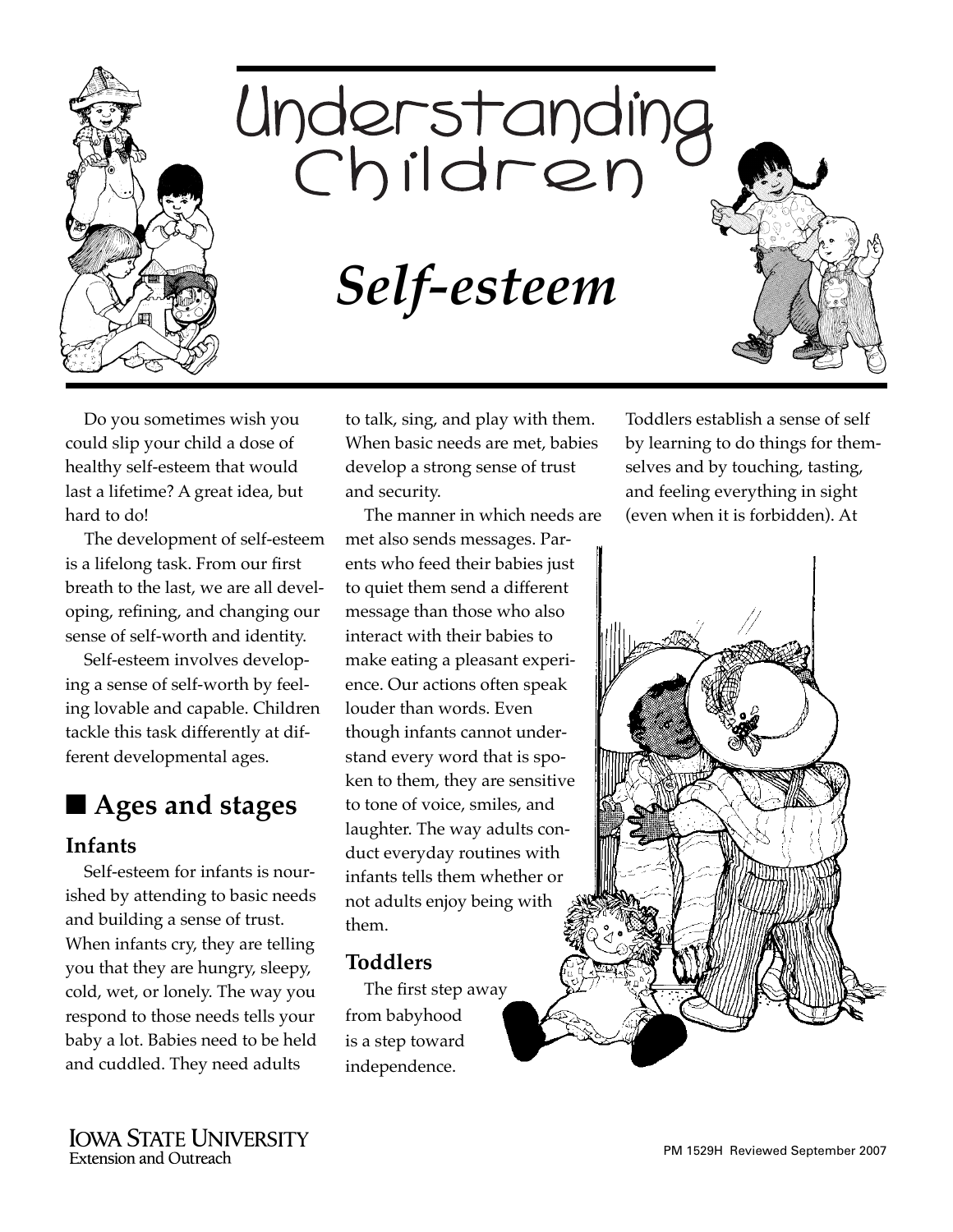times this new-found independence can make a toddler seem a bit bossy. "No," "Mine," and "Me do it," are favorite words.

Creating a safe environment and letting a toddler explore fosters this sense of independence. When Billy's parents encourage him to help by pulling off socks or wiping the table (even if it takes longer), they are letting him develop important skills and a stronger sense of self.

#### **Preschoolers**

Preschoolers sometimes seem grown-up. They can feed and dress themselves, they love to imitate adults, and they are eager to please. Self-esteem is tied significantly with learning new skills. As they develop from an energetic 3-year-old into a more competent



5-year-old, they begin to develop an awareness of their own personal interests and skills.

For example, most 3-year-olds are not critical of their art projects. They are more process oriented than product oriented. When they use play dough, they care more about the experience of squeezing, pounding, rolling, and squishing than what they actually produce.

On the other hand, 5-year-olds are much more aware of details and pay more attention to the work of other children. They learn by comparing their work to the world around them. As they strive to polish their drawing skills, it is not uncommon to hear them express a great deal of dissatisfaction. They want their drawing to look like a "real bird" or "real truck." This dissatisfaction doesn't necessarily mean that they have

poor self-esteem. It just means that they are beginning to learn more about themselves and their personal skills.

#### **School-agers**

As children enter school-age they are very optimistic about their abilities. Often, they also have very high expectations about doing well in school. Such a positive attitude is wonderful. It is helpful, however, to remember that young children have not had many opportunities to dis-

cover their strengths and weaknesses in an academic setting.

It is not uncommon for schoolage children to set standards that are frustratingly high or low. Children this age have not had much experience in setting and achieving goals. Also, they do not have the capacity to measure their own strengths and weaknesses.

Adults can help by providing experiences that are challenging, yet achievable. Progressively learning new skills and becoming competent in those skills are sure ways to achieve a strong sense of identity and self-worth.

# ■ **Tips for parents**

#### **Help your child feel lovable and capable**

The two key ingredients of self-esteem are feeling loved and capable. Billy's parents can foster this in many little ways every day. It is important to Billy that they listen, take his feelings seriously, and spend time alone with him. You also can show your respect and support by allowing your child to make decisions, respecting your child's possessions, and expressing love with words and hugs.

As children grow older, they begin to discover that they have special talents and interests. Parents can help by providing opportunities for children to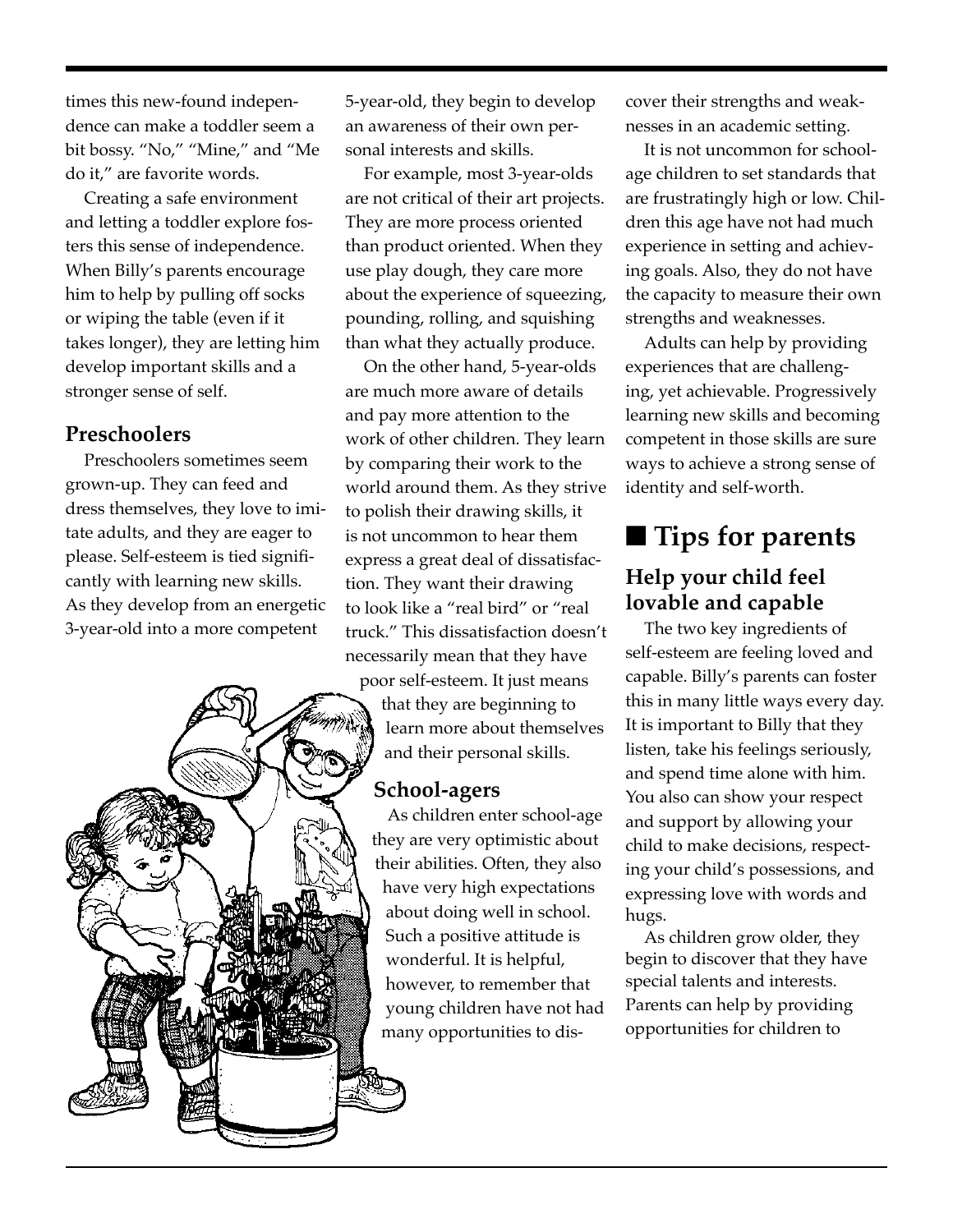experiment with different activities. Children who enjoy sports might be encouraged to try out a variety of activities such as soccer, basketball, softball, or swimming. An interest in music might lead to piano lessons or church choir. A nature buff might wish to join Scouts or 4-H. Remember, the focus is to explore a variety of interests. Try not to push or over-do any one thing at a particular time. Childhood should be a relaxed, stress-free time for discovery and experimentation.

#### **One of your most important roles is as a teacher**

Billy's parents take time every day to teach him a new skill. Everyday life skills are so important. Billy learns how to set the table, to cook with Mom and Dad in the kitchen, and to spray and wash the car windows. Look carefully for your child's hidden talents and abilities and nurture them.

#### **Be a coach more than a cheerleader**

A cheerleader just cheers. A coach uses praise to foster behavioral growth and to instill selfworth.

Happygrams, stickers, ribbons, and behavioral charts with smiley faces are fun to receive, but they often give children an incomplete message. A better approach

would be to use specific praise. For example, when your child sets the table, you might say "You did such a good job! You put the spoons and forks in the right place and remembered the napkins!" When you notice your child reading to a younger sister you might say, "When you growled you sounded just like a bear! It must be nice for Sara to have a brother who is such a good storyteller." Specific praise means more to a child than a brief "You are great" or a smiley face sticker.

#### **Low self-esteem can be good sometimes**

candy from a store it is It's OK for children to feel badly about themselves at times, especially when their actions make them feel ashamed or guilty. For example, if Billy steals a piece of usually healthy for him to feel bad about himself. Feeling guilty can stimulate a child to make

returning the candy, paying for the candy, and resolving never to steal again can help bring Billy's feelings of self-worth back into balance.

#### **Set a good example**

Taking responsibility for your own self-esteem is important too. Children learn so much by watching and imitating their parents. Talk out loud about your feelings and the ways that you cope with life's problems. For example, a comment such as, "I'm feeling sad today because someone at work said some mean things. I think I'll take a walk after dinner to feel better," shows a child that individuals can have control over how they feel and think about themselves.